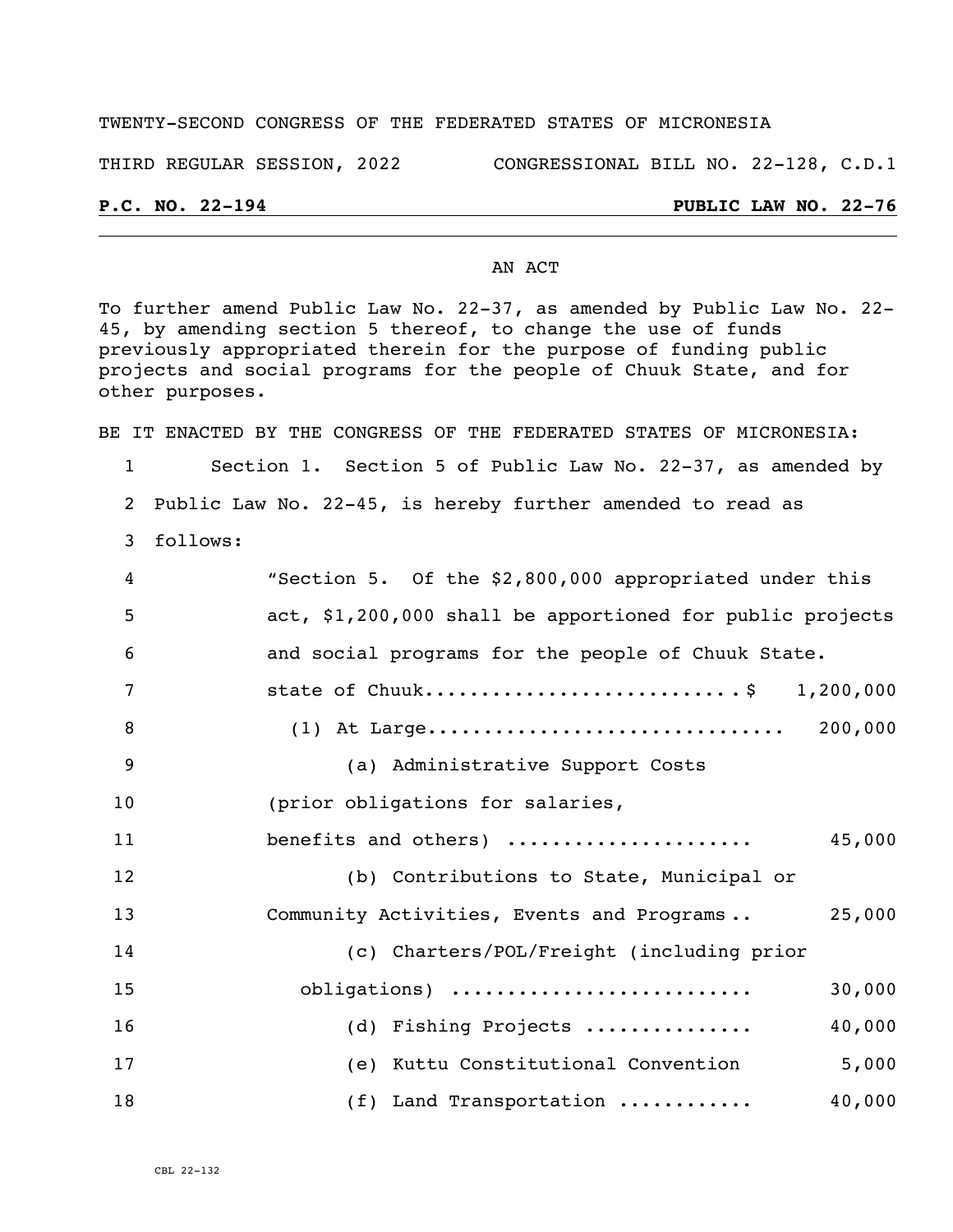## **P.C. NO. 22-194 PUBLIC LAW NO. 22-76**

| $\mathbf{1}$   | (g) Wichukuno, Tolensom road/seawall   |         |
|----------------|----------------------------------------|---------|
| $\overline{2}$ | improvements \$                        | 15,000  |
| 3              | (2) Election District No. 1            | 200,000 |
| 4              | (a) MIDA operation subsidy             | 170,000 |
| 5              | (b) Grant Writer for proposals         | 15,000  |
| 6              | (c) Oneop road project and labor costs | 10,000  |
| 7              | (d) Community members travel           | 5,000   |
| 8              | (3) Election District No. 2            | 200,000 |
| 9              | (a) Administrative support costs       | 20,000  |
| 10             | (b) Land transportation                | 50,000  |
| 11             | (c) Housing renovations and            |         |
| 12             | rehabilitation                         | 80,000  |
| 13             | (d) Humanitarian assistance            | 20,000  |
| 14             | (e) Road maintenance and               |         |
| 15             | contractual services                   | 20,000  |
| 16             | (f) Fishing project                    | 10,000  |
| 17             | (4) Election District No. 3            | 200,000 |
| 18             | (a) Housing renovations/improvements   | 40,000  |
| 19             | (b) Purchase of Medicines              | 5,000   |
| 20             | (c) Parem Municipal Election           | 5,000   |
| 21             | (d) SNDA Administrative Support costs  |         |
| 22             | (prior and current obligations)        | 15,000  |
| 23             | (e) SNDA boats maintenance &           |         |
| 24             | installation fees                      | 5,000   |
| 25             | (f) Humanitarian Assistance            | 15,000  |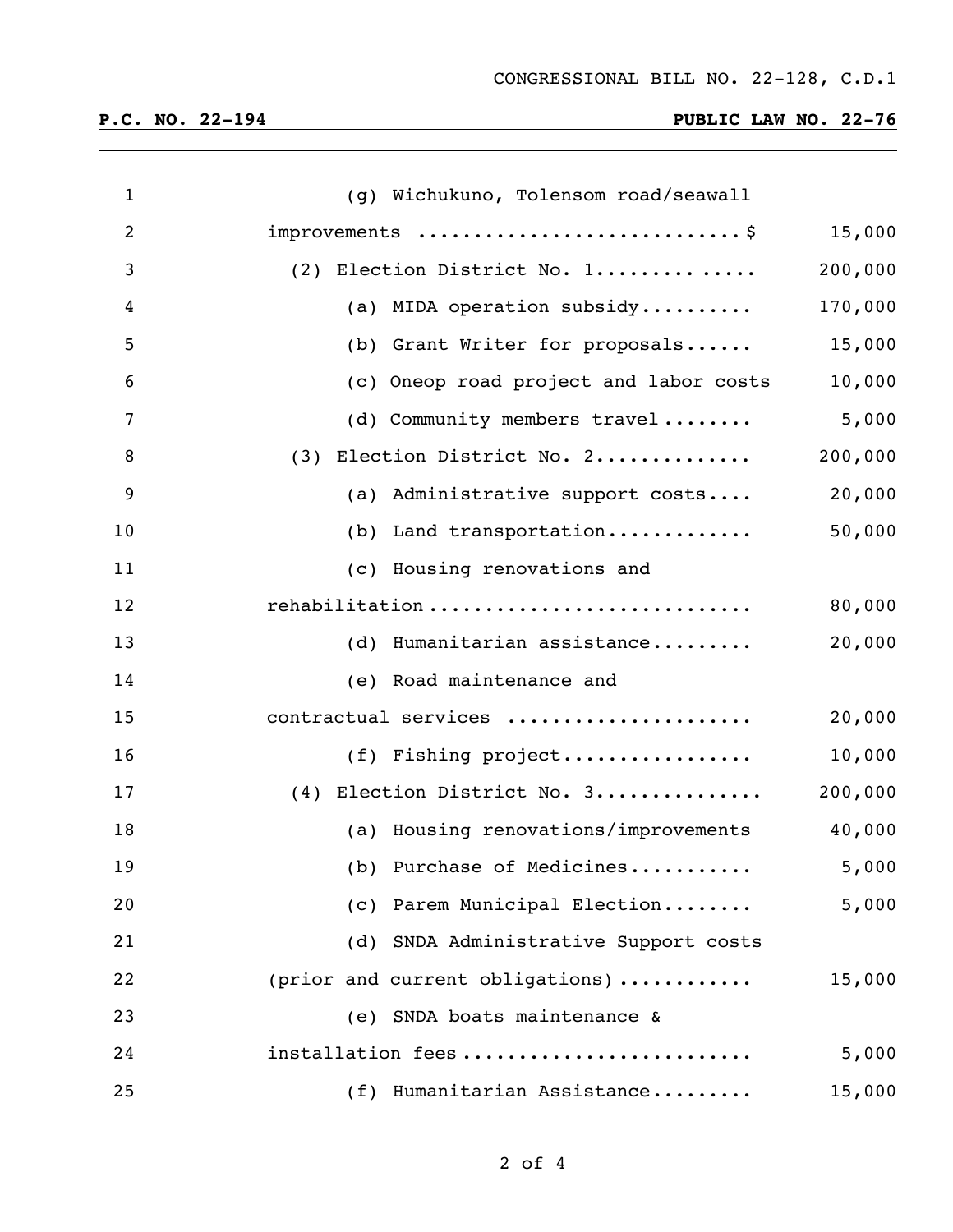# **P.C. NO. 22-194 PUBLIC LAW NO. 22-76**

| $-1$           | (g) Fishing Projects and Solar Freezers \$ 40,000 |         |
|----------------|---------------------------------------------------|---------|
| 2              | (h) Land Transportation                           | 25,000  |
| 3              | $(i)$ Travel needs                                | 5,000   |
| $\overline{4}$ | (j) Students financial assistance                 | 20,000  |
| 5              | (k) Purchase of satellite disks                   |         |
| 6              | and accessories fees                              | 10,000  |
| 7              | (1) Contribution to CPUC connection fees          | 5,000   |
| 8              | $(m)$ POL/Chartered/Freight                       | 10,000  |
| 9              | (5) Election District No. 4                       | 200,000 |
| 10             | (a) FDA Administrative Support costs              | 20,000  |
| 11             | (b) Land Transportation                           | 30,000  |
| 12             | (c) Housing renovations and repair                | 40,000  |
| 13             | (d) Fishing project                               | 40,000  |
| 14             | (e) Students financial assistance                 | 20,000  |
| 15             | (f) Food relief program                           | 30,000  |
| 16             | (g) Chuuk Inauguration 2021                       | 20,000  |
| 17             | (6) Election District No. 5                       | 200,000 |
| 18             | (a) Municipal Communities activities,             |         |
| 19             | events and programs                               | 25,000  |
| 20             | (b) POL/Freight/Charters                          | 40,000  |
| 21             | (c) Charter & Freight                             | 20,000  |
| 22             | (d) Water tanks                                   | 15,000  |
| 23             | (e) Low Income Housing renovation/                |         |
| 24             | rehabilitation                                    | 40,000  |
| 25             | $(f)$ Office rent                                 | 10,000  |